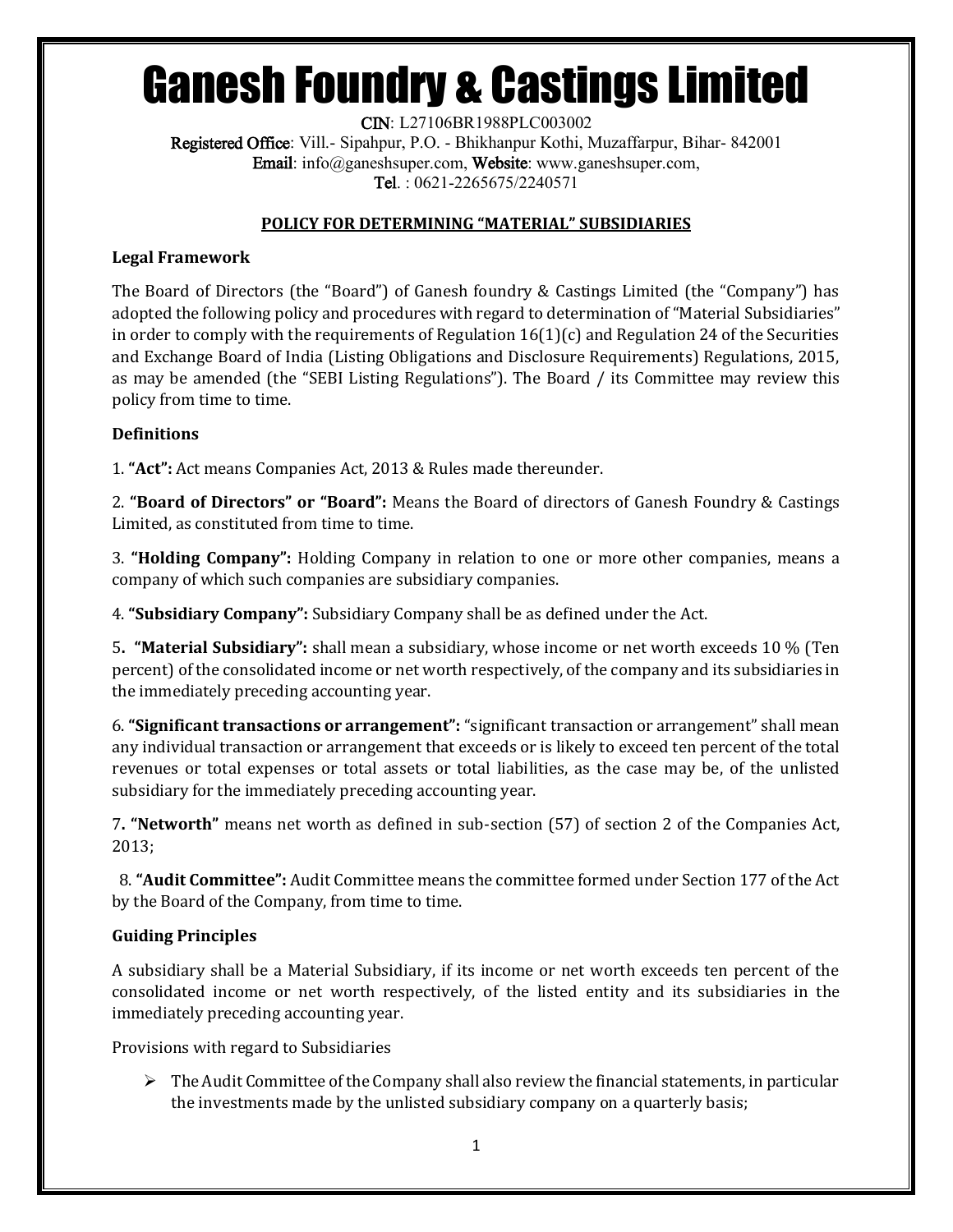# Ganesh Foundry & Castings Limited

CIN: L27106BR1988PLC003002 Registered Office: Vill.- Sipahpur, P.O. - Bhikhanpur Kothi, Muzaffarpur, Bihar- 842001 Email: info@ganeshsuper.com, Website: www.ganeshsuper.com, Tel. : 0621-2265675/2240571

- $\triangleright$  The Minutes of the Board Meetings of the Unlisted Subsidiary company shall be placed at the Board Meeting of the Company on a quarterly basis;
- $\triangleright$  The Management of the Unlisted Subsidiary shall periodically bring to the notice of the Board of Directors of the Company, a statement of all significant transactions & arrangements entered into by the unlisted subsidiary company shall be placed before the Board;

Explanation.- For the purpose of this provisions the term "significant transaction or arrangement" shall mean any individual transaction or arrangement that exceeds or is likely to exceed ten percent of the total revenues or total expenses or total assets or total liabilities, as the case may be, of the unlisted subsidiary for the immediately preceding accounting year.

 $\triangleright$  Subsidiary company shall not either by its own or through its nominees, holds any shares in its holding company & no holding company shall allot or transfer its shares to any of its subsidiary companies & any such allotment or transfer of shares of a company to its subsidiary company shall be void.

## **Nothing contained in this clause, shall apply to a case:**

- Where the subsidiary company holds such shares as the legal representative of a deceased member of the holding company; or
- Where the subsidiary company holds such shares as a trustee; or
- Where the subsidiary company is a shareholder even before it became a subsidiary company of the holding company.
- $\triangleright$  The Company shall not directly/indirectly purchase its own shares or other specified securities through any subsidiary company including its own subsidiary companies;
- $\triangleright$  The Company shall include particulars of its subsidiary companies in its annual return;
- $\triangleright$  The Company shall also attach along statement with its financial, a separate statement containing the salient features of the financial statement of its subsidiary or subsidiaries;
- $\triangleright$  The Company shall, along with its financial statements to be filed with the Registrar, attach the account of its subsidiary or subsidiaries which have been incorporated outside India & which have not established their place of business in India;
- $\triangleright$  The Company shall place separate audited accounts in respect of each of its subsidiary on its website, if any  $\&$  shall provide the copy of such audited financial statements to any shareholder of the Company, who asks for it.

## **Provisions with regard to Material Subsidiaries**

- $\triangleright$  At least one Independent Director on the Board of Directors of the listed entity shall be a director on the board of directors of an unlisted material Subsidiary company whether incorporated in India or not.
- $\triangleright$  For the purpose of this provision, notwithstanding anything to the contrary contained in Regulation 16 of the SEBI Listing Regulations, the term "Material Subsidiary" shall mean a subsidiary, whose Income or Net Worth is exceeds 20% of the consolidated Income or Net